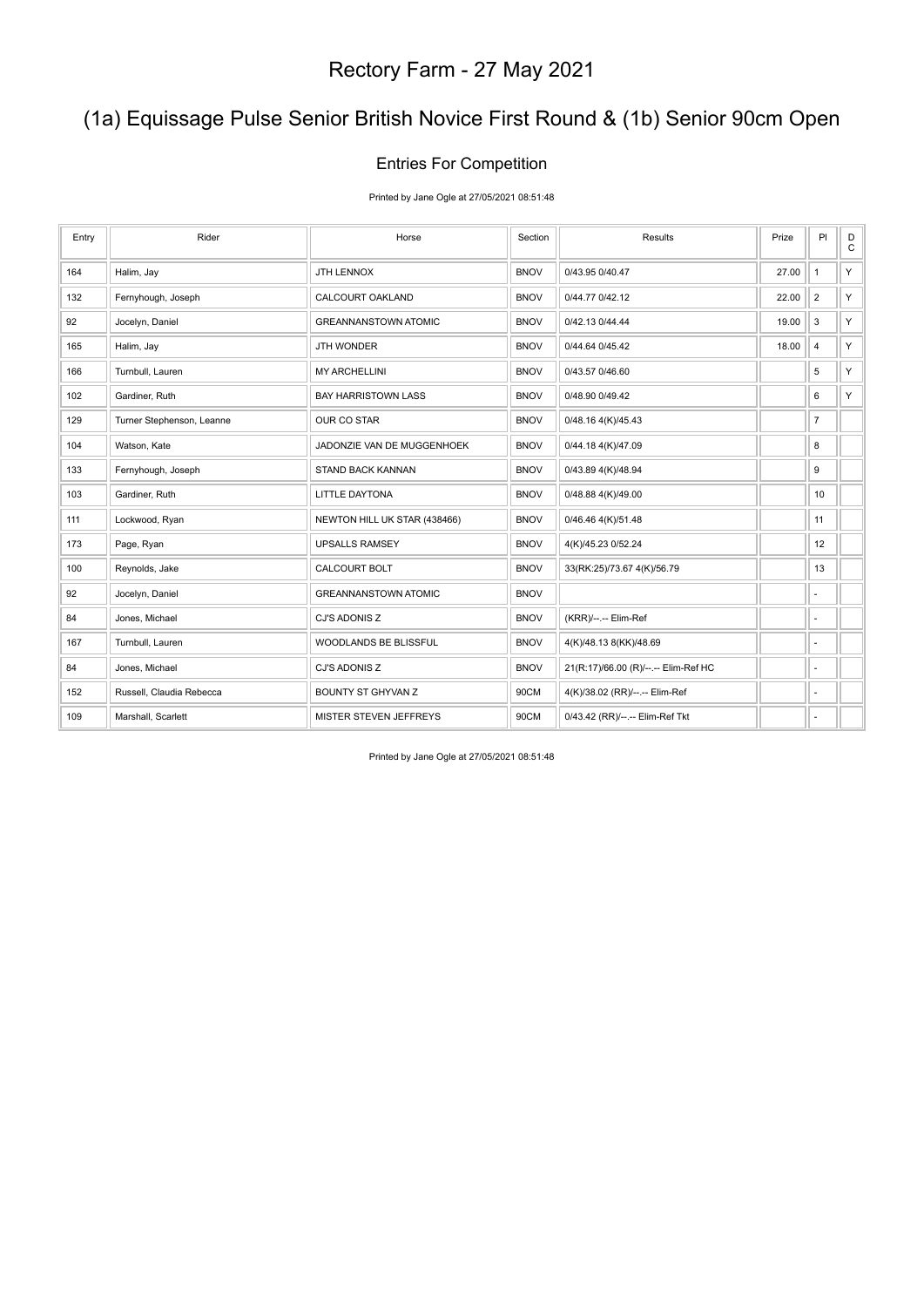### (2a) Nupafeed Supplements Senior Discovery - First Round & (2b) Senior 1.00m Open

#### Entries For Competition

Printed by Jane Ogle at 27/05/2021 10:01:28

| Entry | Rider                     | Horse                       | Section | <b>Results</b>                 | Prize | PI               | $_{\rm C}^{\rm D}$ |
|-------|---------------------------|-----------------------------|---------|--------------------------------|-------|------------------|--------------------|
| 164   | Halim, Jay                | <b>JTH LENNOX</b>           | D       | 0/44.21 0/35.84                | 32.00 | $\mathbf{1}$     | Y                  |
| 78    | Mason, Rebecca            | RARITY                      | D       | 0/45.02 0/36.85                | 25.00 | $\overline{2}$   | Y                  |
| 76    | Mason, Rebecca            | <b>INTERSTELLAR</b>         | D       | 0/44.55 0/37.36                | 22.00 | 3                | Υ                  |
| 129   | Turner Stephenson, Leanne | OUR CO STAR                 | D       | 0/45.06 0/43.35                | 20.00 | $\sqrt{4}$       | Y                  |
| 21    | Register, Lynsey          | <b>BRUNO BLUE II</b>        | D       | 0/41.00 0/43.38                |       | 5                | Y                  |
| 165   | Halim, Jay                | <b>JTH WONDER</b>           | D       | 0/43.94 0/44.69                |       | 6                | Y                  |
| 188   | Hobbs, Jason              | SHANBEG LEGACY              | D       | 0/45.53 0/44.99                |       | $\overline{7}$   | Y                  |
| 99    | Hughes, Jemima            | KILMANAC LARRY              | D       | 0/46.16 0/47.86                |       | 8                | Y                  |
| 104   | Watson, Kate              | JADONZIE VAN DE MUGGENHOEK  | D       | 0/42.22 0/48.33                |       | $\boldsymbol{9}$ | Y                  |
| 153   | Hunter, Stephanie Jane    | LILLIPUT BOOGIMAN           | D       | 0/44.76 4(K)/41.79             |       | 10               |                    |
| 92    | Jocelyn, Daniel           | <b>GREANNANSTOWN ATOMIC</b> | D       | 0/42.27 4(K)/46.16             |       | 11               |                    |
| 152   | Russell, Claudia Rebecca  | BOUNTY ST GHYVAN Z          | D       | 0/44.33 4(K)/46.89             |       | 12               |                    |
| 143   | Fleming, Kerrie           | <b>IGOR KR</b>              | D       | 0/44.52 4(K)/51.93             |       | 13               |                    |
| 62    | Winter, James             | <b>BIG LISANDER KZ</b>      | D       | 0/47.53 4(K)/54.19             |       | 14               |                    |
| 102   | Gardiner, Ruth            | BAY HARRISTOWN LASS         | D       | 8(KK)/46.01 0/51.12            |       | 15               |                    |
| 166   | Turnbull, Lauren          | <b>MY ARCHELLINI</b>        | D       | 0/43.86 12(KKK)/49.72          |       | 16               |                    |
| 69    | Jones, Ella               | <b>NPS ILLUSIVE</b>         | D       | 4(K)/44.95 12(KKK)/53.18       |       | 17               |                    |
| 167   | Turnbull, Lauren          | WOODLANDS BE BLISSFUL       | D       | 8(KK)/43.88 12(KKK)/49.33      |       | 18               |                    |
| 91    | Connell, Polly            | <b>WANDER LUST</b>          | 1.00M   | 4(K)/45.79 0/48.10             |       | $\mathbf{1}$     |                    |
| 67    | Strangways-dixon, Ella    | <b>JARGON K</b>             | 1.00M   | 4(K)/42.85 0/52.52             |       | $\overline{2}$   |                    |
| 173   | Carby, Ryan               | <b>UPSALLS RAMSEY</b>       | D       | (T)/--.-- Ret.                 |       | L,               |                    |
| 103   | Gardiner, Ruth            | LITTLE DAYTONA              | D       | 12(KK:4)/52.31 (DT)/--.-- Ret. |       | ä,               |                    |
| 109   | Marshall, Scarlett        | MISTER STEVEN JEFFREYS      | 1.00M   | 0/41.59 26(RK:18)/75.45 Tkt    |       | ÷,               |                    |

Printed by Jane Ogle at 27/05/2021 10:01:28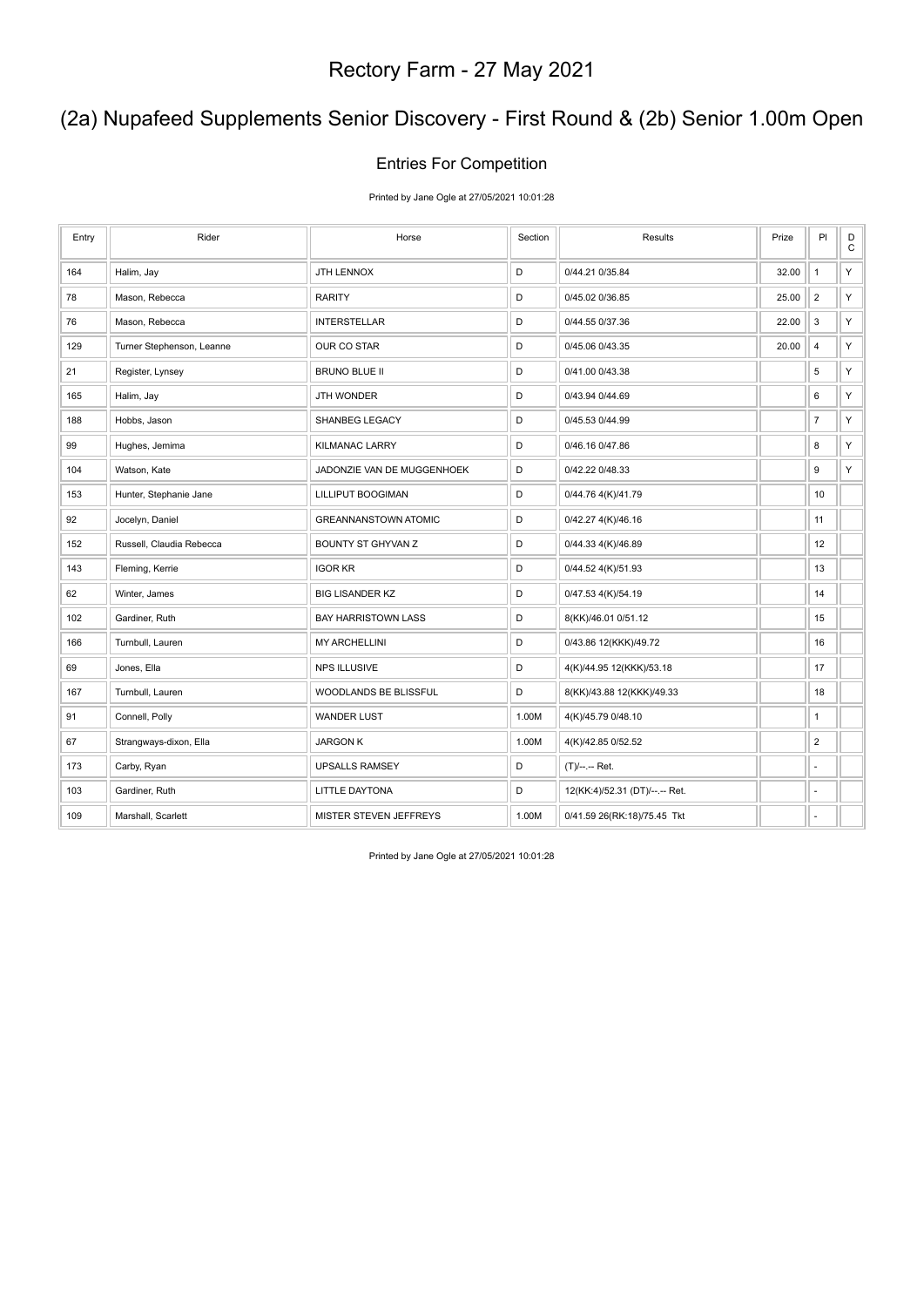# 3 Senior 1.05m Open

### Entries For Competition

Printed by Jane Ogle at 27/05/2021 11:07:19

| Entry | Rider                  | Horse                    | Results                 | Prize | PI             | D<br>C |
|-------|------------------------|--------------------------|-------------------------|-------|----------------|--------|
| 91    | Connell, Polly         | <b>WANDER LUST</b>       | 0/46.84 0/37.85         | 32.00 | 1              | Y      |
| 85    | Jones, Michael         | RUXTON TOP NOTCH         | 0/42.71 0/38.55         | 25.00 | $\overline{2}$ | Y      |
| 33    | Hobby, Arthur          | <b>DOMINGO VII</b>       | 0/41.64 0/41.37         | 22.00 | 3              | Y      |
| 159   | Hancox, Victoria       | <b>CURIOUS GEORGE II</b> | 0/43.43 4(K)/40.41      |       | 4              |        |
| 144   | Fleming, Kerrie        | <b>IGOR KR</b>           | 0/45.83 4(K)/48.32      |       | 5              |        |
| 188   | Hobbs, Jason           | <b>SHANBEG LEGACY</b>    | 4(K)/46.49 0/51.78      |       | 6              |        |
| 15    | Hopkins, Daniella      | <b>F SOLANGE</b>         | 0/42.43 8(KR)/50.96     |       | $\overline{7}$ |        |
| 62    | Winter, James          | <b>BIG LISANDER KZ</b>   | 4(K)/47.01 4(K)/52.88   |       | 8              |        |
| 120   | Parker, Hayley         | <b>TORNADO Z</b>         | 4(K)/45.53 5(R:1)/63.58 |       | 9              |        |
| 67    | Strangways-dixon, Ella | <b>JARGON K</b>          | 13(R:9)/60.48 0/47.23   |       | 10             |        |
| 74    | Merrell, Amy           | <b>BILLY BEE GEE</b>     | 16(R:12)/63.88 0/48.64  |       | 11             |        |
| 120   | Parker, Hayley         | <b>TORNADO Z</b>         | 0/44.97 4(K)/49.17 HC   |       | ٠              |        |
| 48    | Cornock, Millicent     | <b>PEACHES</b>           | 0/45.56 0/51.12 Tkt     |       | ٠              |        |

Printed by Jane Ogle at 27/05/2021 11:07:19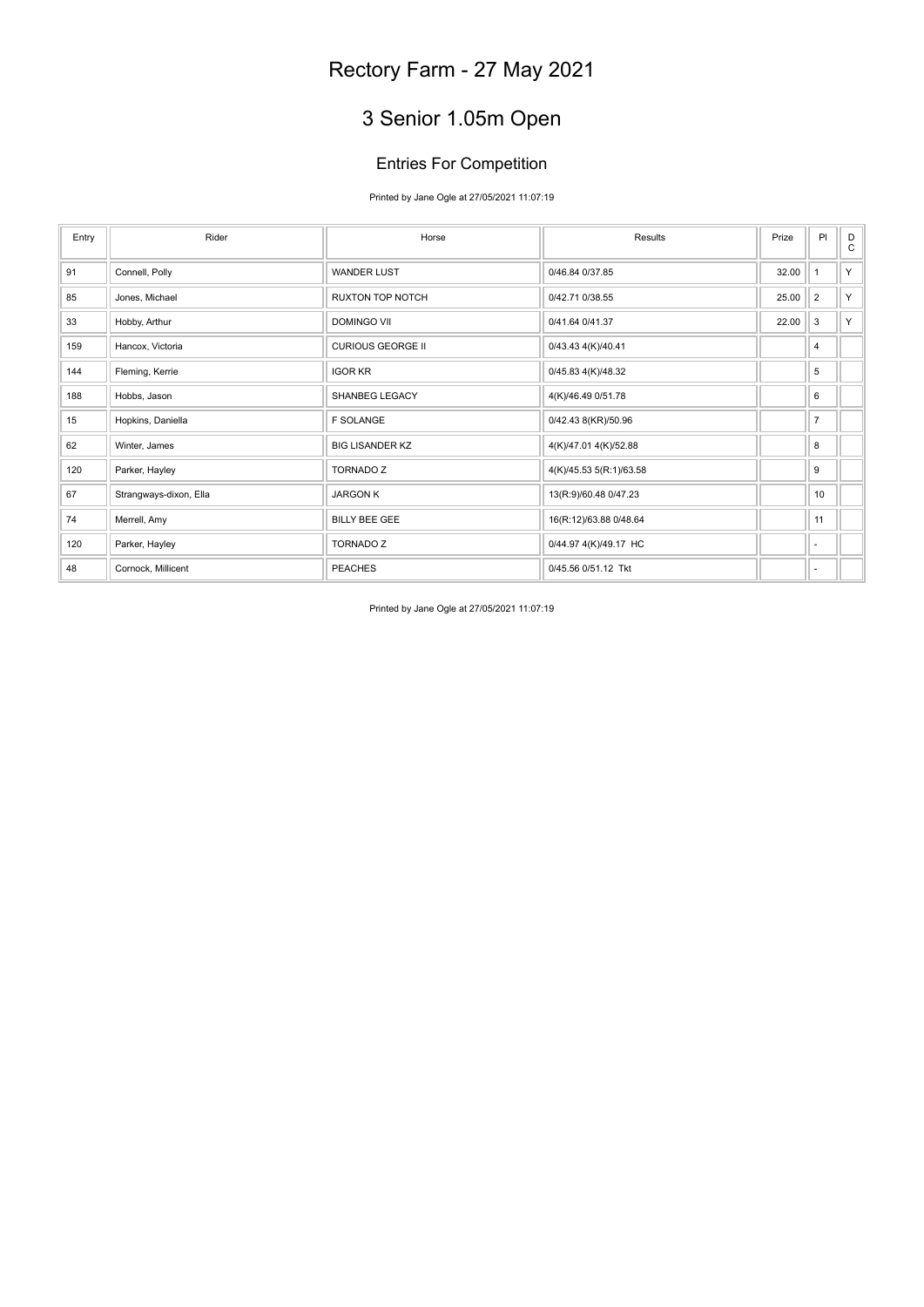### (4a) Lord & Lady Equestrian Senior Newcomers First Round & (4b) Senior 1.10m Open

#### Entries For Competition

Printed by Jane Ogle at 27/05/2021 13:59:11

| Entry        | Rider                     | Horse                      | Section   | Results                      | Prize | PI                      | D<br>$\mathbf C$ |
|--------------|---------------------------|----------------------------|-----------|------------------------------|-------|-------------------------|------------------|
| 168          | Halim, Jay                | GHOST BUSTER FORTUNA HH    | ${\sf N}$ | 0/45.04 0/36.03              | 42.00 | $\mathbf{1}$            | Υ                |
| 64           | Winter, James             | O KALOS SKIOUROS           | N         | 0/45.76 0/36.90              | 32.00 | $\overline{\mathbf{c}}$ | Υ                |
| 77           | Mason, Rebecca            | <b>JUST JEFFERY</b>        | ${\sf N}$ | 0/44.36 0/37.03              | 22.00 | 3                       | Υ                |
| 135          | Freeman, Hannah           | CROCKAULIN PRINCE          | N         | 0/42.44 0/39.08              | 22.00 | $\overline{4}$          | Υ                |
| 113          | Lockwood, Ryan            | CETALOUBET PS              | N         | 0/48.93 0/39.59              | 22.00 | 5                       | Υ                |
| 75           | Merrell, Amy              | <b>INDY ESTA</b>           | ${\sf N}$ | 0/45.57 0/40.33              | 22.00 | 6                       | Υ                |
| 117          | Andrew, Zoe               | ASTERIX IV                 | N         | 0/43.68 0/42.15              | 22.00 | $\overline{7}$          | Υ                |
| 138          | Moss, Rose                | <b>OCTAVE</b>              | N         | 0/46.36 0/42.51              | 22.00 | 8                       | Υ                |
| 49           | Cornock, Millicent        | CALCOURT ADJE T            | N         | 0/46.18 0/43.69              |       | 9                       | Υ                |
| 107          | Mantel, Laura             | ORPHEE VAN DE PIKKERIE     | N         | 0/46.05 0/43.82              |       | 10                      | Υ                |
| 74           | Merrell, Amy              | BILLY BEE GEE              | N         | 0/47.11 0/46.02              |       | 11                      | Y                |
| 130          | Turner Stephenson, Leanne | KINKY LADY DU VLIST Z      | N         | 0/47.72 0/46.27              |       | 12                      | Υ                |
| 61           | Winter, James             | KAPTAIN LEE BH             | N         | 0/45.09 0/47.80              |       | 13                      | Υ                |
| 114          | Lockwood, Ryan            | <b>FANTA E T</b>           | ${\sf N}$ | 0/50.30 0/48.14              |       | 14                      | Y                |
| 50           | Cornock, Millicent        | KALAMITY                   | N         | 0/47.84 0/50.03              |       | 15                      | Υ                |
| 108          | Mantel, Laura             | <b>B GLORY</b>             | N         | 0/46.76 0/50.58              |       | 16                      | Υ                |
| 140          | Byrtt, Tara               | SYDNEY CAPITAL CLICHE      | N         | 0/43.71 0/51.04              |       | 17                      | Υ                |
| 181          | Jones, Ella               | SUMAS SHOWGIRL             | N         | 0/42.00 4(K)/35.96           |       | 18                      |                  |
| 79           | Mason, Rebecca            | <b>FEINS CORNET</b>        | N         | 0/46.32 4(K)/41.19           |       | 19                      |                  |
| 33           | Hobby, Arthur             | DOMINGO VII                | N         | 4(K)/41.84 0/41.57           |       | 20                      |                  |
| 34           | Hobby, Oscar              | KEES II                    | ${\sf N}$ | 0/45.84 4(K)/45.56           |       | 21                      |                  |
| 18           | Ovens, Amy                | ΚIΙ                        | N         | 0/44.32 4(K)/45.76           |       | 22                      |                  |
| 70           | Jones, Ella               | <b>NPS GEORGIA</b>         | N         | 0/43.93 4(K)/45.86           |       | 23                      |                  |
| 159          | Hancox, Victoria          | <b>CURIOUS GEORGE II</b>   | N         | 4(K)/47.83 0/46.45           |       | 24                      |                  |
| $\mathbf{1}$ | Tragett, Elaine           | DRUMIN MILLER              | N         | 4(K)/46.67 0/47.31           |       | 25                      |                  |
| 174          | Jewitt, Jenna             | <b>GRANGE RED SPARROW</b>  | N         | 0/47.93 4(K)/48.08           |       | 26                      |                  |
| 183          | Hobbs, Jason              | <b>TILLINGTON PERRY</b>    | N         | 4(K)/44.81 0/49.46           |       | 27                      |                  |
| 66           | Winter, James             | CAMPO JR Z                 | N         | 4(K)/49.16 0/51.19           |       | 28                      |                  |
| 160          | Wilkes, James             | <b>BILLY SPOCK</b>         | ${\sf N}$ | 4(K)/39.00 4(K)/39.53        |       | 29                      |                  |
| 158          | Hancox, Victoria          | CODE RED                   | ${\sf N}$ | 4(K)/42.81 4(K)/47.58        |       | 30                      |                  |
| 99           | Hughes, Jemima            | KILMANAC LARRY             | ${\sf N}$ | 4(K)/44.30 4(K)/48.48        |       | 31                      |                  |
| 185          | Seal, Emily Lotte         | KARMALETTA                 | N         | 4(K)/45.85 4(K)/51.15        |       | 32                      |                  |
| 23           | Harris, Stephanie         | PANAMERA V/D BROUWERSHOEVE | N         | 4(K)/52.13 4(K)/56.67        |       | 33                      |                  |
| 142          | Sloper, Tom               | SNACK A JACK               | ${\sf N}$ | 12(KKK)/47.85 8(KK)/49.94    |       | 34                      |                  |
| 134          | Freeman, Hannah           | SPYE MORNING STAR          | ${\sf N}$ | 22(RKKK:6)/60.71 8(KK)/47.66 |       | 35                      |                  |
| 127          | Oliver, Samantha Anne     | ROCKO VIII                 | 1.10M     | 0/43.01 0/33.09              | 42.00 | $\mathbf{1}$            | Y                |
| 189          | Halim, Jay                | <b>FERDUMELION</b>         | 1.10M     | 0/43.11 0/36.90              | 32.00 | $\overline{2}$          | Y                |
| 163          | Bibby, Alice              | PRINCESS TINARA            | 1.10M     | 0/42.65 0/42.65              | 22.00 | $\sqrt{3}$              | Y                |
| 68           | Brownbill, Stephanie      | DRUMRANKIN NEVERLAND       | 1.10M     | 0/44.59 0/46.92              | 22.00 | 4                       | Y                |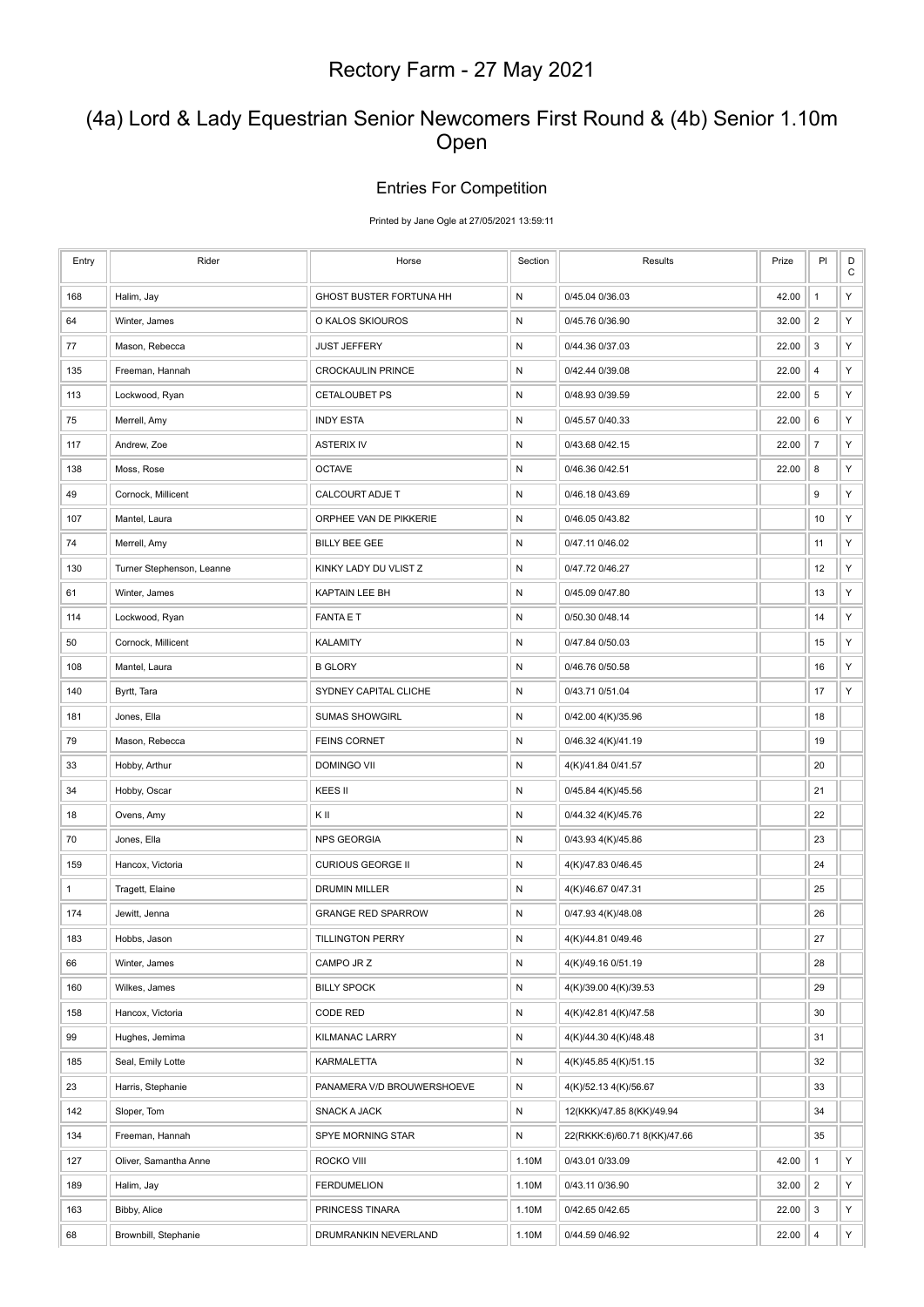| 32  | Archer, Zoe              | <b>MILLRIDGE Z TWO</b>  | 1.10M | 0/44.22 0/49.14              | 5                        | Y |
|-----|--------------------------|-------------------------|-------|------------------------------|--------------------------|---|
| 131 | Turner Stephenson, Katie | <b>ALFIE MOON V</b>     | 1.10M | 0/43.29 4(K)/38.17           | 6                        |   |
| 172 | Hallman, Samantha        | MILLFIELD ULTYMATE      | 1.10M | 0/44.26 4(K)/38.95           | $\overline{7}$           |   |
| 15  | Hopkins, Daniella        | <b>F SOLANGE</b>        | 1.10M | 4(K)/44.61 0/42.47           | 8                        |   |
| 16  | Vickery, Eleanor         | <b>BILLY CONFIDER</b>   | 1.10M | 0/44.34 4(K)/46.10           | 9                        |   |
| 8   | Fioravanti, Anna         | <b>BALOU SEA</b>        | 1.10M | 0/49.70 4(K)/52.03           | 10                       |   |
| 118 | Cornock, Millicent       | <b>ELVIRA M</b>         | N     | (RR)/--.-- Elim-Ref          | $\sim$                   |   |
| 142 | Sloper, Tom              | <b>SNACK A JACK</b>     | N     | 12(KKK)/48.75 8(KK)/51.97 HC | ٠                        |   |
| 191 | Nixon, Gracie            | DA VINCI DH Z           | 1.10M | (RR)/--.-- Elim-Ref          | $\sim$                   |   |
| 120 | Parker, Hayley           | <b>TORNADO Z</b>        | 1.10M | 0/46.79 0/49.20 HC           | $\overline{\phantom{a}}$ |   |
| 137 | Freeman, Hannah          | <b>GRAND AMOUR A</b>    | 1.10M | 0/43.88 0/45.90 Tkt          | $\sim$                   |   |
| 156 | Bambridge, Katie Mary    | LAWA                    | 1.10M | 8(KK)/43.12 4(K)/45.22 Tkt   | $\overline{\phantom{a}}$ |   |
| 88  | Geddes, Joanne           | <b>GIOVANNI</b>         | 1.10M | 4(K)/36.75 0/52.91 Tkt       | $\sim$                   |   |
| 105 | Bibby, Alice             | <b>CHANTILLY ROYALE</b> | 1.10M | 0/45.50 0/37.81 Tkt          | $\sim$                   |   |

Printed by Jane Ogle at 27/05/2021 13:59:11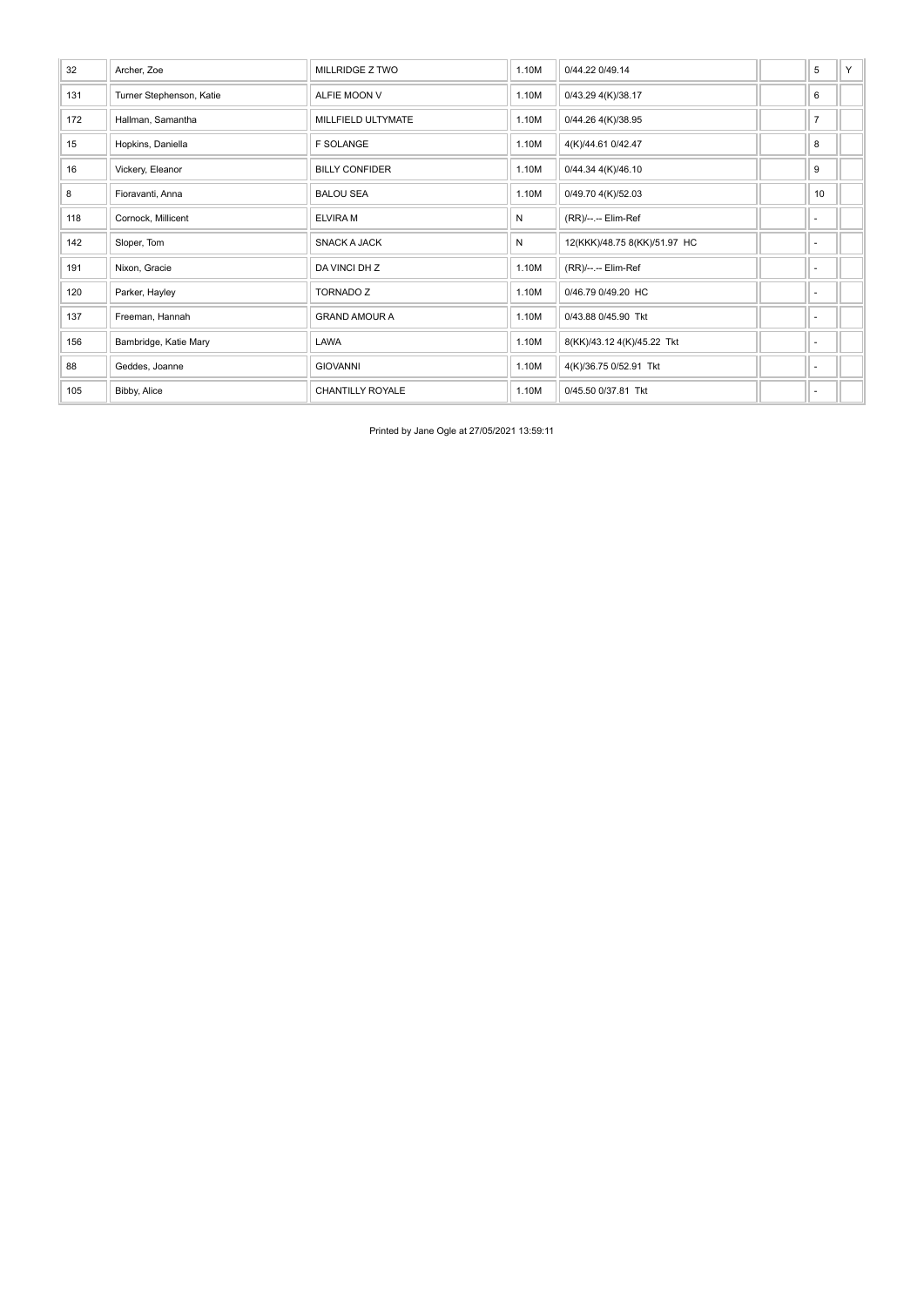### (5a) National 1.15m Members Cup Qualifier & (5b) Senior 1.15m Open

#### Entries For Competition

Printed by Jane Ogle at 27/05/2021 15:25:36

| Entry        | Rider                     | Horse                   | Section | Results                           | Prize | PI               | D<br>$\mathbf C$ |
|--------------|---------------------------|-------------------------|---------|-----------------------------------|-------|------------------|------------------|
| 163          | Bibby, Alice              | PRINCESS TINARA         | BM1.15  | 0/41.24 0/36.53                   | 52.00 | $\mathbf{1}$     | Y                |
| 16           | Vickery, Eleanor          | <b>BILLY CONFIDER</b>   | BM1.15  | 0/48.05 0/38.99                   | 37.00 | $\overline{2}$   | Υ                |
| 200          | Tucker, Charlotte         | APPY DU CHALET          | BM1.15  | 0/47.34 0/39.06                   | 27.00 | 3                | Y                |
| 110          | Helano, Victoria          | <b>GAVROCHE II</b>      | BM1.15  | 0/41.60 0/39.64                   | 22.00 | $\sqrt{4}$       | Υ                |
| 192          | Podger, Anna              | <b>SIMPATICO</b>        | BM1.15  | 0/46.27 0/42.68                   | 22.00 | $\,$ 5 $\,$      | Υ                |
| 117          | Andrew, Zoe               | <b>ASTERIX IV</b>       | BM1.15  | 0/42.53 0/42.98                   |       | 6                | Y                |
| 146          | James, Katherine          | <b>ISIDOOR</b>          | BM1.15  | 0/41.87 0/46.60                   |       | $\overline{7}$   | Υ                |
| 126          | Emdina, Daria             | <b>JESANDRA ES</b>      | BM1.15  | 0/49.10 0/47.06                   |       | 8                | Y                |
| 131          | Turner Stephenson, Katie  | ALFIE MOON V            | BM1.15  | 0/43.29 0/54.71                   |       | $\boldsymbol{9}$ | Υ                |
| 141          | Fear, Catherine           | ETOILE LA VIE           | BM1.15  | 0/45.01 4(K)/42.98                |       | 10               |                  |
| 17           | Pyke Jones, Charlotte     | <b>MERLIJN</b>          | BM1.15  | 4(K)/44.44 0/45.58                |       | 11               |                  |
| 83           | Sykes, Georgia            | <b>CARINO VI</b>        | BM1.15  | 0/44.71 4(K)/48.87                |       | 12               |                  |
| 145          | James, Katherine          | HERCIRO VANT KIEZELHOF  | BM1.15  | 4(K)/40.89 0/49.86                |       | 13               |                  |
| 130          | Turner Stephenson, Leanne | KINKY LADY DU VLIST Z   | BM1.15  | 0/47.35 4(R)/58.30                |       | 14               |                  |
| 183          | Hobbs, Jason              | <b>TILLINGTON PERRY</b> | BM1.15  | 4(K)/46.55 4(K)/48.17             |       | 15               |                  |
| $\mathbf{1}$ | Tragett, Elaine           | DRUMIN MILLER           | BM1.15  | 12(KKK)/46.66 4(K)/48.88          |       | 16               |                  |
| 180          | Yallop, Alyssa            | <b>INVICTUS III</b>     | BM1.15  | 4(K)/44.01 23(KRK:11)/69.01       |       | 17               |                  |
| 96           | Fernyhough, Joseph        | CALCOURT DENBIGH        | 1.15M   | 0/45.53 0/40.45                   | 52.00 | $\mathbf{1}$     | Υ                |
| 138          | Moss, Rose                | <b>OCTAVE</b>           | 1.15M   | 0/46.29 0/41.81                   | 37.00 | $\overline{2}$   | Υ                |
| 176          | Fletcher, William         | DREWMAIN KARISMA        | 1.15M   | 0/47.42 0/44.55                   | 27.00 | 3                | Υ                |
| 162          | Fletcher, William         | <b>TWINNING HILL</b>    | 1.15M   | 0/49.94 0/50.08                   |       | 4                | $\mathsf Y$      |
| 136          | Freeman, Hannah           | <b>JOYRIDE IV</b>       | 1.15M   | 0/45.71 4(K)/43.69                |       | 5                |                  |
| 106          | Shearman, Nicola          | <b>MEDIA MAN</b>        | 1.15M   | 0/43.61 4(K)/43.80                |       | 6                |                  |
| 189          | Halim, Jay                | <b>FERDUMELION</b>      | 1.15M   | 4(K)/46.21 0/47.94                |       | $\overline{7}$   |                  |
| 191          | Nixon, Gracie             | DA VINCI DH Z           | 1.15M   | 0/47.27 6(D:2)/60.52              |       | 8                |                  |
| 175          | Fletcher, Oliver          | EMILIA V II             | 1.15M   | 0/44.70 8(KK)/46.60               |       | 9                |                  |
| 97           | Fernyhough, Joseph        | CARLO IV                | 1.15M   | 32(R:28)/77.12 4(K)/54.80         |       | 10               |                  |
| 158          | Hancox, Victoria          | CODE RED                | BM1.15  | 4(K)/44.23 (KKE)/--.-- Elim-Tech  |       | ٠                |                  |
| 139          | Nensee, Yash              | <b>CALLIVE II</b>       | BM1.15  | 11(D:7)/56.24 (KFR)/--.-- Elim-FR |       | ÷,               |                  |
| 161          | Wilkes, James             | <b>BILLY SPOCK</b>      | BM1.15  | (RT)/--.-- Ret.                   |       | ÷,               |                  |
| 142          | Sloper, Tom               | <b>SNACK A JACK</b>     | BM1.15  | 16(KKKK)/48.15 8(KK)/53.09 HC     |       | ÷,               |                  |
| 105          | Bibby, Alice              | CHANTILLY ROYALE        | 1.15M   | 8(KK)/45.95 8(KK)/49.69 Tkt       |       | ÷,               |                  |

Printed by Jane Ogle at 27/05/2021 15:25:36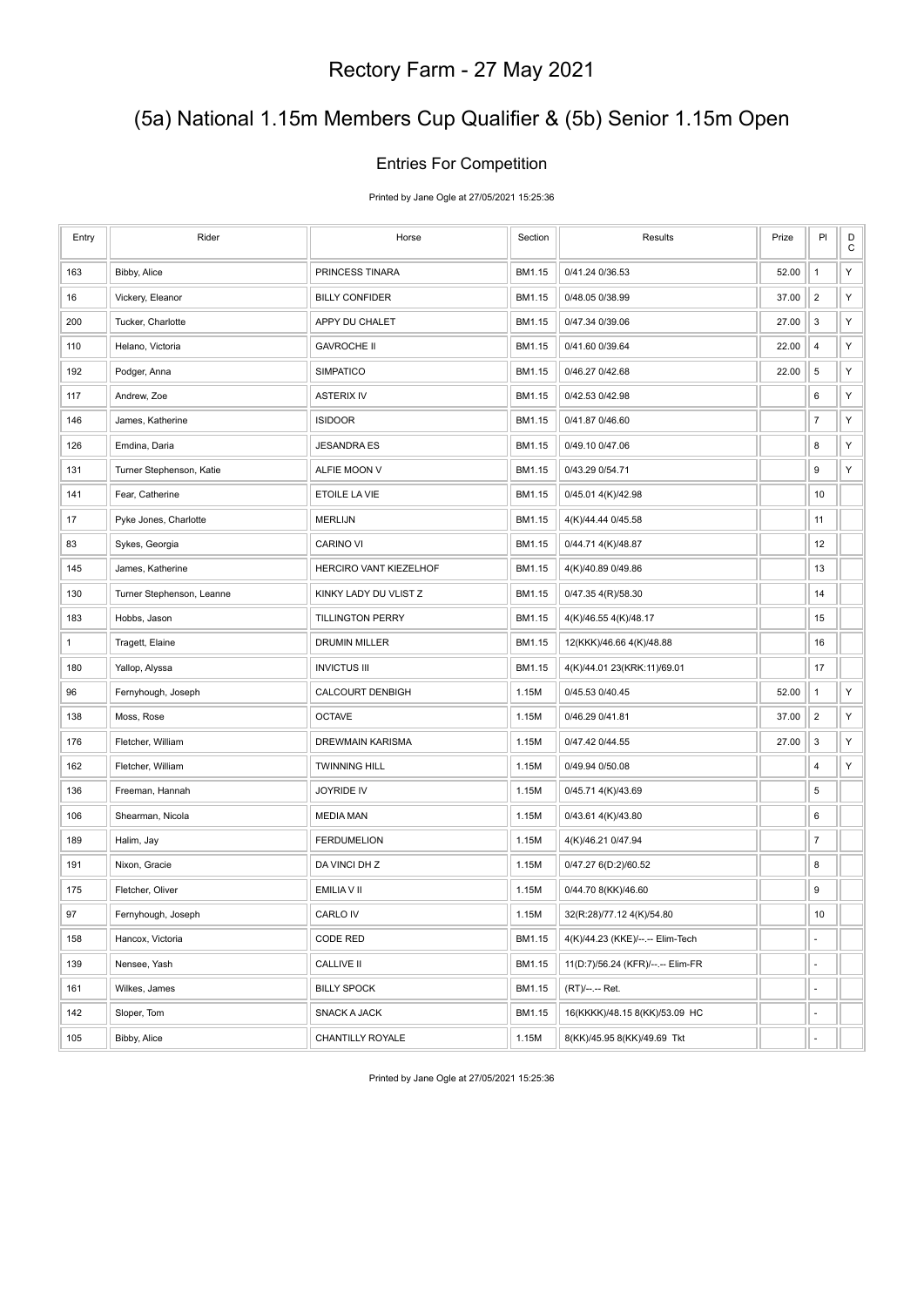# (6a) Equitop GLME Senior Foxhunter First Round & (6b) Senior 1.20m Open

#### Entries For Competition

Printed by Jane Ogle at 27/05/2021 17:43:55

| Entry | Rider                     | Horse                       | Section     | Results                      | Prize | PI                      | $_{\rm C}^{\rm D}$ |
|-------|---------------------------|-----------------------------|-------------|------------------------------|-------|-------------------------|--------------------|
| 93    | Hegarty, Claudia          | QUILATO H                   | $\mathsf F$ | 0/51.37 0/42.99              | 52.00 | $\mathbf{1}$            | Υ                  |
| 75    | Merrell, Amy              | <b>INDY ESTA</b>            | F           | 0/53.65 0/46.10              | 37.00 | $\overline{2}$          | Υ                  |
| 45    | Head, Jasmin              | SIERRA BLUE PS              | F           | 0/50.15 0/48.09              | 27.00 | 3                       | Υ                  |
| 184   | Hobbs, Jason              | <b>RUSTICOATS</b>           | F           | 0/51.91 0/48.12              | 22.00 | $\overline{\mathbf{4}}$ | Υ                  |
| 17    | Pyke Jones, Charlotte     | <b>MERLIJN</b>              | $\mathsf F$ | 0/51.55 0/49.86              | 22.00 | 5                       | Υ                  |
| 28    | Mackenzie Smith, Tallulah | HAMILTON HEIDI III VDP      | $\mathsf F$ | 0/49.05 0/50.54              | 22.00 | 6                       | Υ                  |
| 34    | Hobby, Oscar              | KEES II                     | F           | 0/52.46 0/50.63              |       | $\overline{7}$          | Υ                  |
| 94    | Mauree, Tatiane           | VALENTINES TROUBLEMAKER     | $\mathsf F$ | 0/53.31 0/50.65              |       | 8                       | Y                  |
| 126   | Emdina, Daria             | <b>JESANDRA ES</b>          | F           | 0/57.30 0/51.22              |       | 9                       | Υ                  |
| 168   | Halim, Jay                | GHOST BUSTER FORTUNA HH     | F           | 0/50.76 4(K)/36.80           |       | 10                      |                    |
| 115   | Lockwood, Ryan            | <b>INNOVATOR SE</b>         | F           | 0/50.21 4(K)/37.50           |       | 11                      |                    |
| 177   | Fletcher, William         | EPRIS D'ELLE                | $\mathsf F$ | 0/51.52 4(K)/37.90           |       | 12                      |                    |
| 98    | Fernyhough, Joseph        | CALCOURT SPARKLUND          | F           | 0/48.79 4(K)/41.99           |       | 13                      |                    |
| 110   | Helano, Victoria          | <b>GAVROCHE II</b>          | F           | 0/51.51 4(K)/46.57           |       | 14                      |                    |
| 182   | Wilkes, Emma              | CASTLERICHMOND WILLIAM      | $\mathsf F$ | 4(K)/51.53 0/48.80           |       | 15                      |                    |
| 101   | Reynolds, Jake            | <b>BONMAHON BLUE SHAKER</b> | F           | 4(K)/53.33 0/50.40           |       | 16                      |                    |
| 68    | Brownbill, Stephanie      | DRUMRANKIN NEVERLAND        | F           | 0/56.44 4(K)/53.16           |       | 17                      |                    |
| 63    | Winter, James             | CATHERSTON MAVERICK XVII    | $\mathsf F$ | 0/54.28 4(K)/55.28           |       | 18                      |                    |
| 187   | Mantel, Laura             | <b>QUARTZ III</b>           | F           | 4(K)/56.22 1(1)/58.57        |       | 19                      |                    |
| 35    | Hobby, Oscar              | TUMBULGUM DTS Z             | $\mathsf F$ | 0/52.90 8(KK)/42.06          |       | 20                      |                    |
| 97    | Fernyhough, Joseph        | CARLO IV                    | $\mathsf F$ | 0/51.36 8(KK)/47.98          |       | 21                      |                    |
| 32    | Archer, Zoe               | MILLRIDGE Z TWO             | F           | 0/53.67 8(KK)/54.32          |       | 22                      |                    |
| 112   | Lockwood, Ryan            | CALCOURT WESTPOINT          | $\mathsf F$ | 4(K)/56.36 8(KK)/50.54       |       | 23                      |                    |
| 114   | Lockwood, Ryan            | FANTA ET (438467)           | F           | 0/50.60 12(KKK)/51.35        |       | 24                      |                    |
| 61    | Winter, James             | <b>KAPTAIN LEE BH</b>       | F           | 8(KK)/53.53 4(K)/55.56       |       | 25                      |                    |
| 178   | Fletcher, William         | JOY RIDER HX                | F           | 4(K)/52.76 18(C:14)/71.31    |       | 26                      |                    |
| 141   | Fear, Catherine           | ETOILE LA VIE               | F           | 8(KK)/50.97 18(KR:10)/67.93  |       | 27                      |                    |
| 147   | Humfrey, Angus            | <b>KRYPTON III</b>          | F           | 4(K)/56.10 25(KCK:13)/70.45  |       | 28                      |                    |
| 121   | Stronge, Poppy            | MERVS THANKS A MILLION II   | F           | 8(KK)/52.00 26(RK:18)/75.07  |       | 29                      |                    |
| 58    | Mackenzie Smith, Tallulah | NISTRIA VD WINNING Z        | 1.20M       | 0/57.11 0/52.53              | 52.00 | $\mathbf{1}$            | Y                  |
| 53    | Aitken, Malcolm           | ELDORADO H2                 | 1.20M       | 0/55.28 0/55.30              | 37.00 | $\overline{\mathbf{c}}$ | Y                  |
| 54    | Sherborne, Alicia         | <b>INDEED I AM</b>          | 1.20M       | 0/50.80 4(K)/41.55           | 27.00 | 3                       |                    |
| 27    | Mackenzie Smith, Tallulah | QUIDDE DU BUISSON Z         | 1.20M       | 4(K)/53.05 0/48.57           |       | 4                       |                    |
| 119   | Fletcher, Oliver          | <b>COCKTAIL D AZUR</b>      | 1.20M       | 0/48.94 4(R)/56.94           |       | 5                       |                    |
| 122   | Stronge, Poppy            | LUCKY <sub>3</sub>          | 1.20M       | 0/49.64 15(R:11)/68.58       |       | 6                       |                    |
| 80    | Jenkins, Stephen Morgan   | <b>VIVAMUNDE Z</b>          | 1.20M       | 17(R:13)/70.63 0/50.37       |       | $\boldsymbol{7}$        |                    |
| 190   | Halim, Jay                | <b>GENTLE</b>               | 1.20M       | 0/50.36 20(R:16)/73.62       |       | 8                       |                    |
| 72    | Jones, Ella               | <b>BONMAHON TARNSEY</b>     | F           | 0/49.28 (KRR)/--.-- Elim-Ref |       | ÷                       |                    |
| 116   | Paton, Scarlett           | <b>COURAGE III</b>          | 1.20M       | (FR)/--.-- Elim-FR           |       | ٠                       |                    |
| 116   | Paton, Scarlett           | <b>COURAGE III</b>          | 1.20M       | 2(2)/59.47 1(1)/58.02 HC     |       |                         |                    |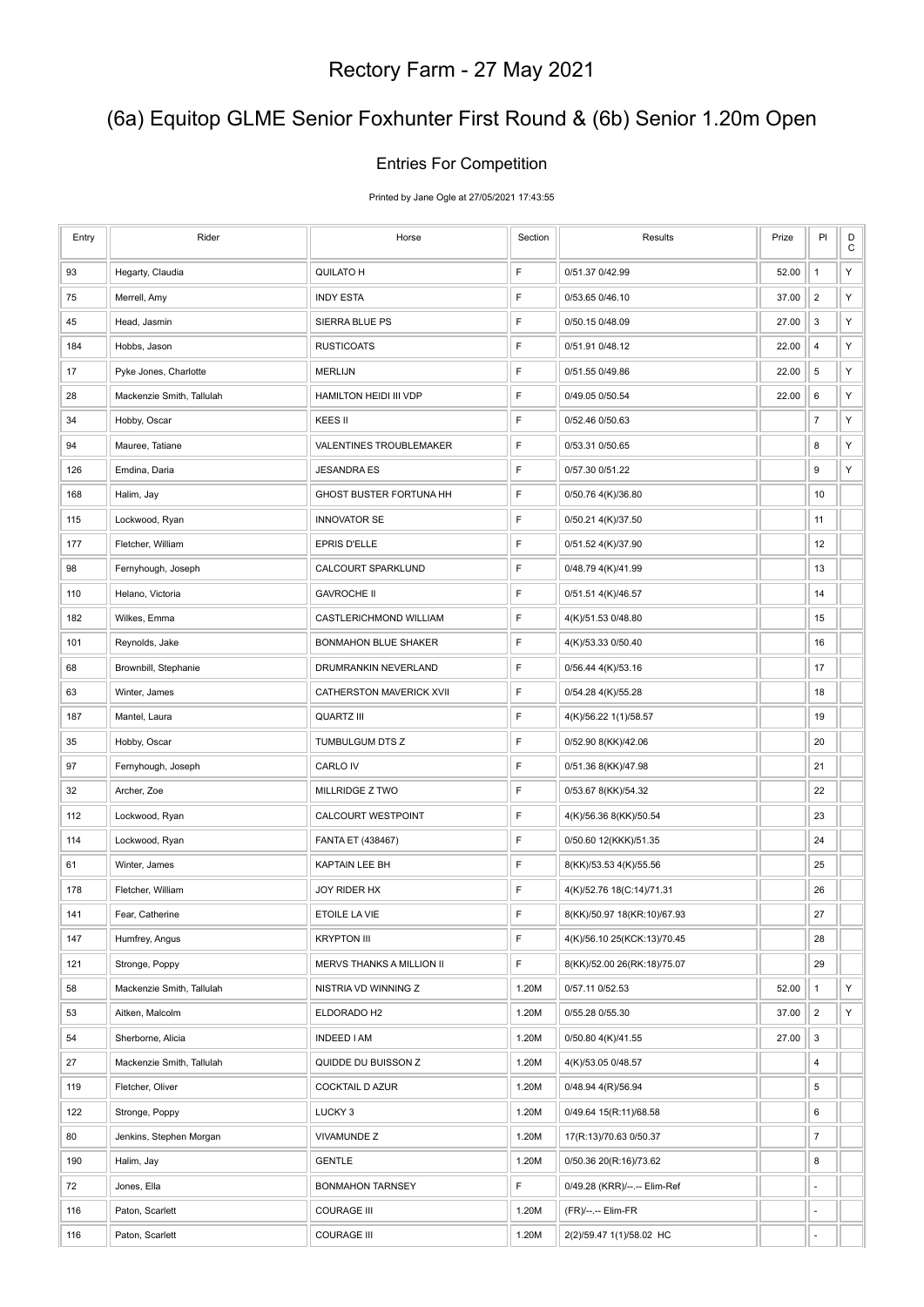| 149 | Lillvwhite. Lauren | <b>HACIEN</b>         | .20M | 0/48.62 8(KK)/49.92 Tkt |  |  |
|-----|--------------------|-----------------------|------|-------------------------|--|--|
| 150 | Lillywhite, Lauren | <b>BILLY BEAUFORT</b> | .20M | 8(KK)/51.90 0/54.75 Tkt |  |  |

Printed by Jane Ogle at 27/05/2021 17:43:55